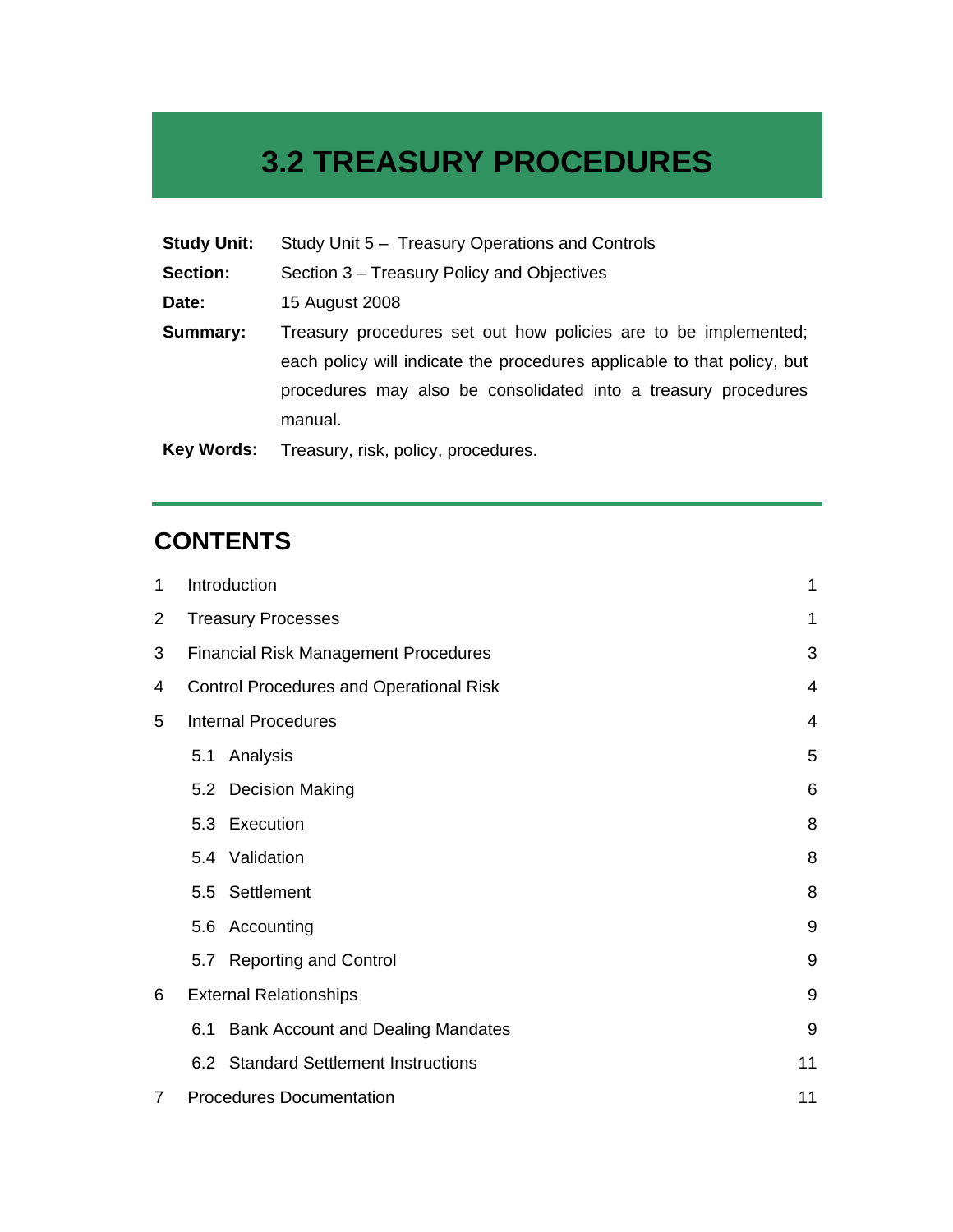# **1 Introduction**

Risk-led policies for treasury, ie treasury policies, approved by the Board, define the overall parameters within which treasury is to operate and the principles to be applied in controlling those aspects of risk assigned to treasury. Treasury procedures set out how policies are to be implemented; each policy will indicate the procedures applicable to that policy, but procedures may also be consolidated into a treasury procedures manual. Treasury procedures may need to be documented at several levels, namely:

- Risk management how treasury aspects of financial risk management policy will be implemented.
- Controls how treasury operational risk management policy will be implemented.
- Internal procedures how the daily tasks will be performed.
- External relationships how third party relationships are to be managed and controlled.

Although the terms "policy" and "procedures" are often used interchangeably, there are subtle, but important differences<sup>1</sup>. A policy states the overall plan and changes infrequently. It is usually expressed in broad terms, addresses the statements of "what" or "why," and answers major operational issues. Contrast this with a procedure, which is a narrow application that is prone to change. Procedures are generally stated in detail and describe a process in terms of "how", "when" and "who".

## **2 Treasury Processes**

Before looking at specific treasury procedures, however, it is helpful to review the treasury process. Most corporate treasury operations can be analysed into the following process elements:

1

<sup>&</sup>lt;sup>1</sup> AFP Exchange (2002) *Policies and Procedures: Beyond Simply Documenting what you do.* Available online at http://www.gtnews.com/article/4773.cfm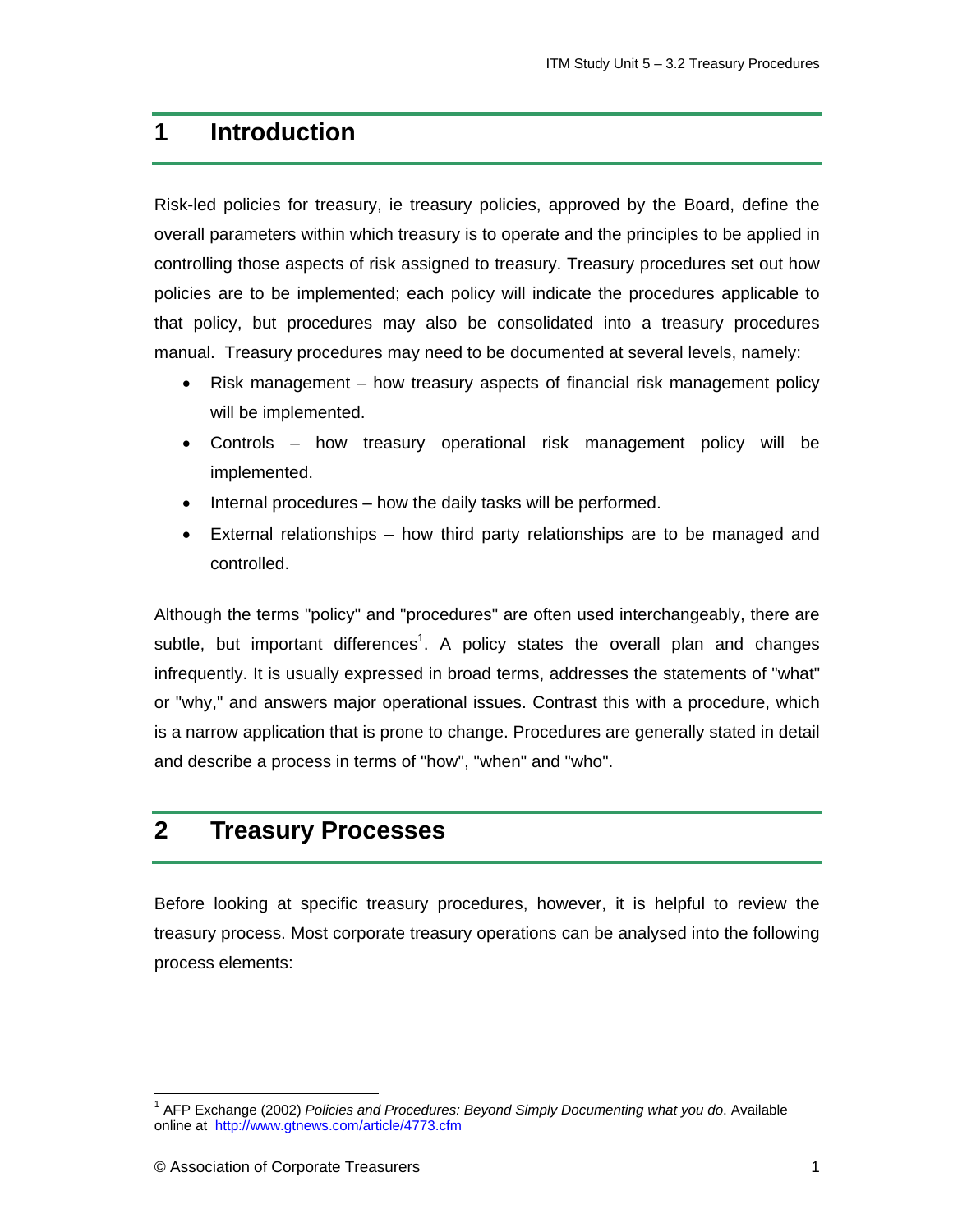

**Exhibit 1: Treasury activities and processes** 

These elements tend to follow in sequence, except 'Control and Reporting' which is a continuous process throughout the cycle.

The elements of 'Analysis and decision making' are performed by the 'front office'; while the 'Execution' function is also performed by the front office, those responsible for execution are sometimes known as 'the dealers'<sup>2</sup>. The 'Validation' process, in support of the front office, is undertaken by the 'middle office'. This process usually occurs in very close time proximity to the execution stage. 'Back office' functions comprise the remaining administrative steps of 'Settlement', 'Accounting' and 'Control and reporting' functions. These processes often take place at a different time from the front office processes, where settlement (actual movement of funds) can occur days, weeks or months after execution, or the trade date. Not all firms have a 'middle office' in which case all of the administrative support of the front office is referred to as 'back–office'. This segregation of duties is an important part of the control of operational risks and needs to be an integral part of the treasury procedure.

1

 $2$  The 'front office' is often referred to as 'the dealers'. However analysis and decision making may be done by persons other than the dealers themselves, depending on the size of treasury and complexity of the organisation.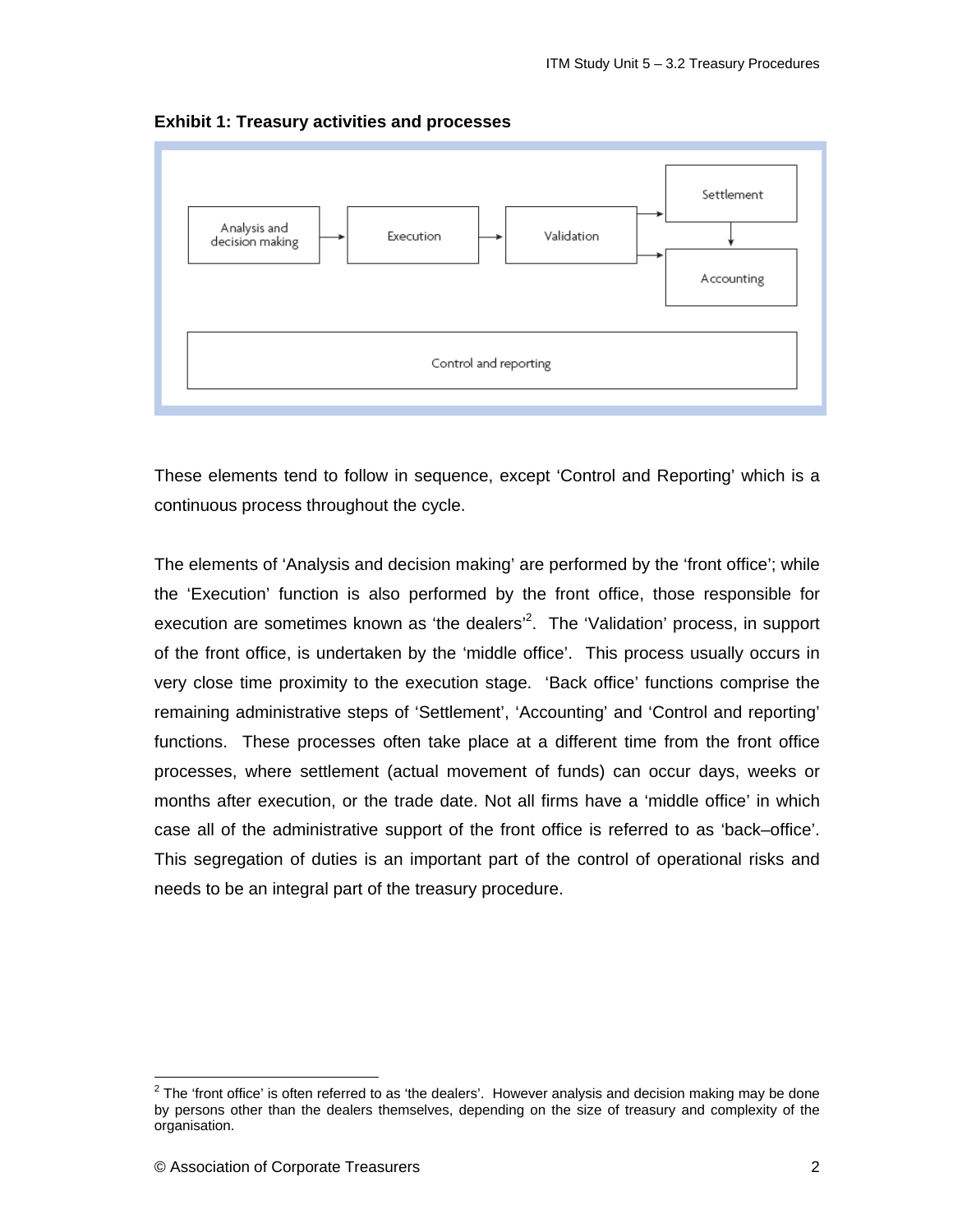# **3 Financial Risk Management Procedures**

Each risk management policy should contain a reference to the procedures to be followed in implementing the policy. These procedures detail how risk management policy is put into action and at the departmental level such as treasury, the procedures set out in the policy document may have to be expanded so that they are clear to treasury personnel. Procedures may be consolidated, and if so they should be crossreferenced to the relevant policies and should define the key responsibilities of staff members. For treasury, these procedures need to ensure that all policy outputs and objectives are achieved in accordance with policies such as:

- Liquidity risk management, including:
	- o Market risk.
	- o Funding risk.
- Financial Market risk management, including
	- o Foreign exchange exposure.
	- o Interest rate risk.
	- o Commodity risk.
	- o Price risk.
- Operational risk management, including:
	- o Criminal Activity.
	- o Legal risk.
	- o External event risk.
	- o Processing and system failure risk (including business continuity).
- Credit risk management, including:
	- o Counterparty risk
	- o Sovereign risk
	- o Pre-settlement risk.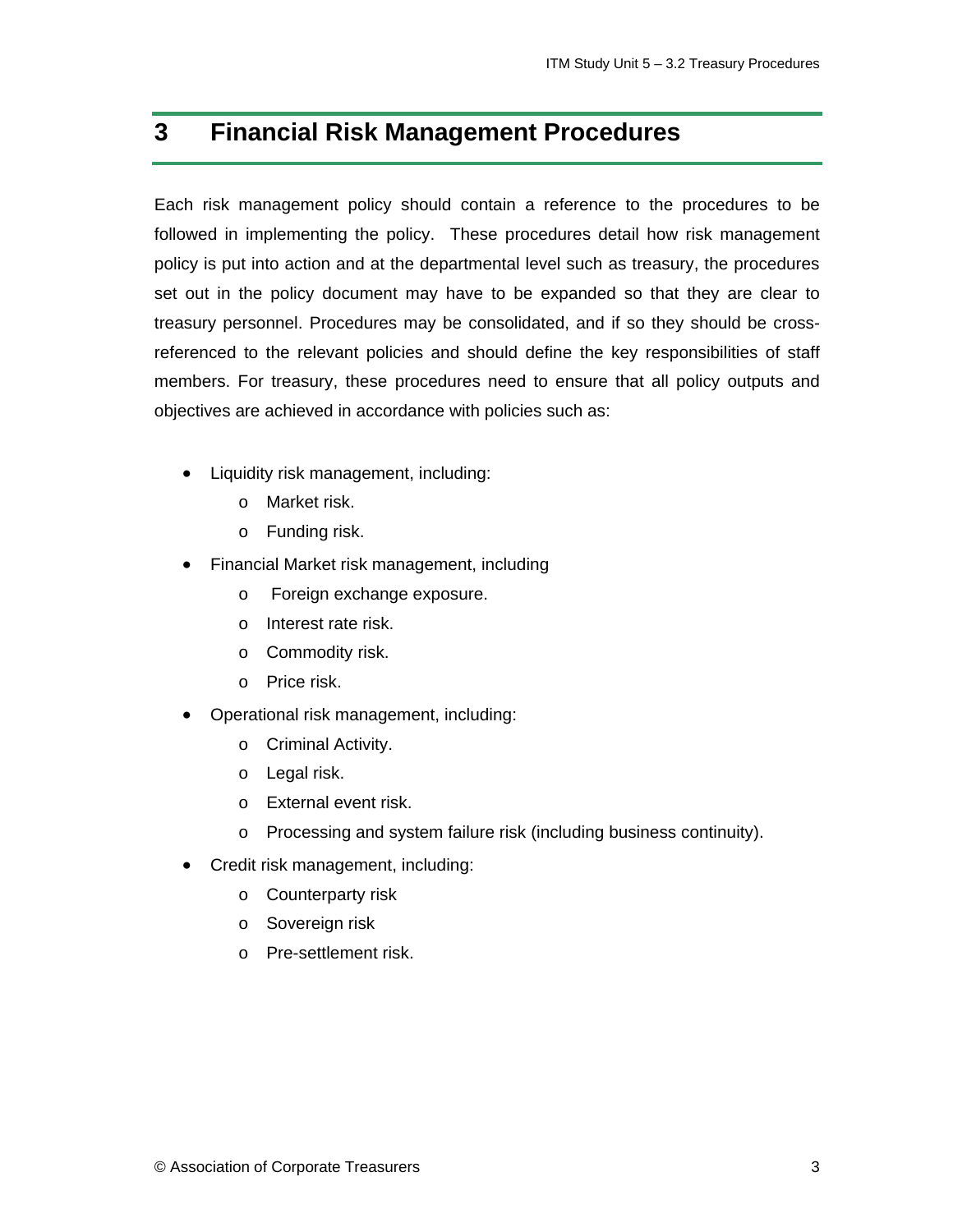# **4 Control Procedures and Operational Risk**

In implementing financial risk management policies, treasury opens itself up to a range of operational risks, which are largely unrewarded and which investors expect the firm to take action to reduce their impact. Because treasury departments commonly handle large sums of money, and enter into large transactions in relation to the size of the business, controlling operational risk is of paramount importance.

Treasury procedures should provide for certain controls such as:

- Organisational controls, such as appropriate segregation of duties within the function.
- People controls, ensuring the correct staff are recruited and trained
- Procedural controls on dealing, such as mandates, confirmation and settlement.
- System controls for:
	- o electronic banking systems
	- o treasury management systems
	- o maintenance of static data such as standard settlement instructions
	- o reconciliation of bank accounts and supplier / customer accounts.
- Physical controls, including access to premises, for larger treasuries.
- Audit and review, including management reporting and internal and external audits.

# **5 Internal Procedures**

Internal procedures must be documented, to ensure that:

- Financial risk management policy is implemented successfully.
- Operational risk within treasury is minimised.

Treasury procedures should be more detailed than the outline procedures set out in the relevant policy. Procedures should provide a sufficient level of detail to introduce new staff to their work and allow temporary staff to move into roles as required.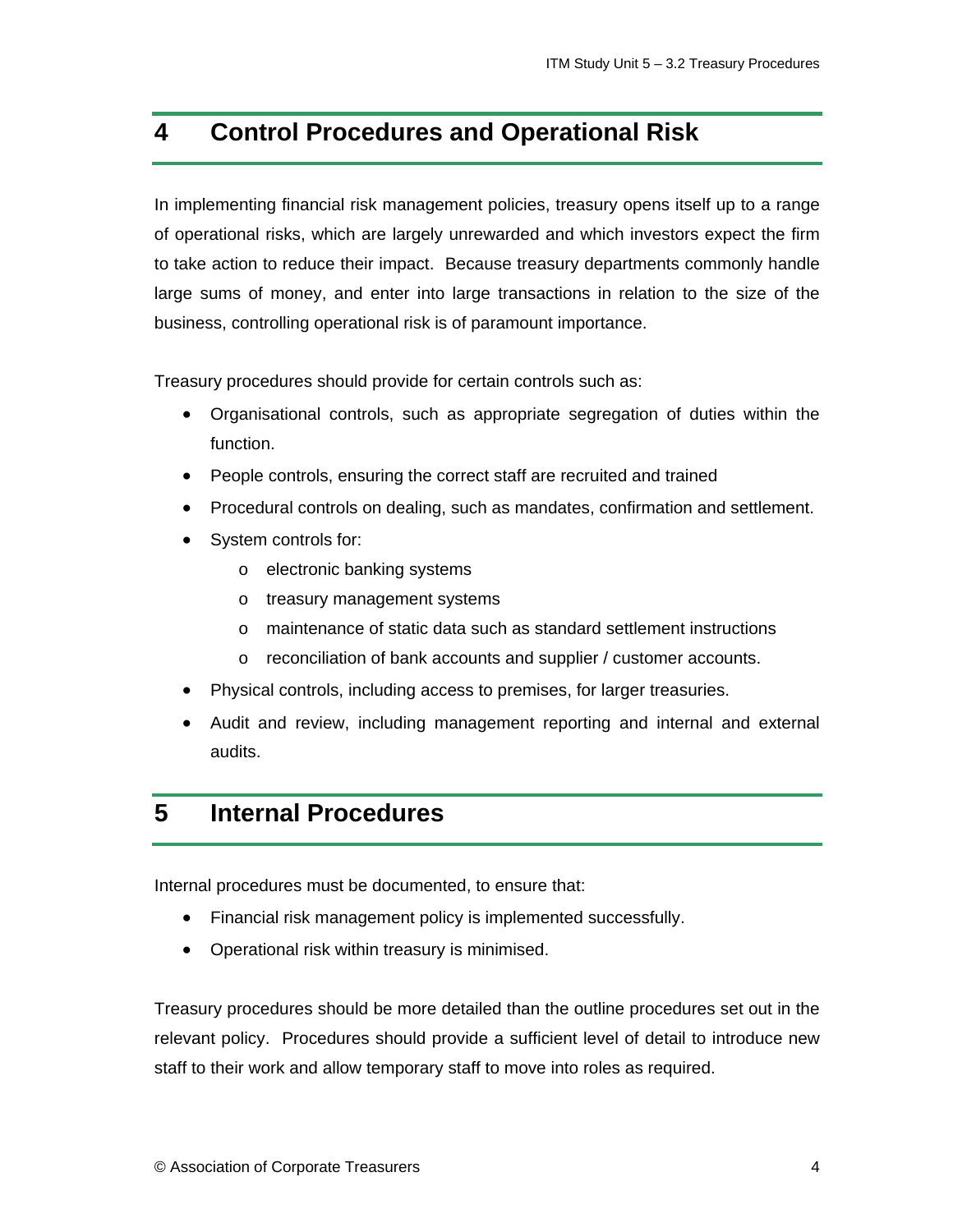Specifically, the procedures should define:

- Daily, weekly and monthly processes to be carried out by treasury.
- Other periodic processes such as those to support preparation of financial statements.
- Details of the staff responsible.
- Counterparties, instruments and limits to be applied.
- Systems to be used.
- Controls to be applied.
- Reports to be generated.

The procedures should mirror the workflow and at each point ensure that they tie back to the relevant treasury policy. The following examples adopt the workflow diagram in Exhibit 1, to illustrate which procedures need to be documented. It follows the operational perspective, showing how treasury operations call on a variety of policies at each stage. The phases of:

Execution, validation, settlement, accounting, reporting and control

require the most detailed procedures as they are generally repetitive in their nature.

#### **5.1 Analysis**

#### *Cash and liquidity management*

The first step is to determine the cash position of the business. The analysis generates an opening position for the treasury of being in cash surplus or deficit, by currency. For example, the European arm of a US oil company may have a surplus of euros, generated from petrol sales, while being short of US dollars due to the need to pay for its supplies of crude oil. The underlying business position is modified by treasury transactions with cash implications, for instance foreign exchange transactions, or maturing loans or deposits.

This opening cash position is then projected forward by the creation of a cashflow forecast, which again may include multiple currencies. The result of the analysis phase is to generate the corporate treasury view of its cash position today, and for a specified period into the future.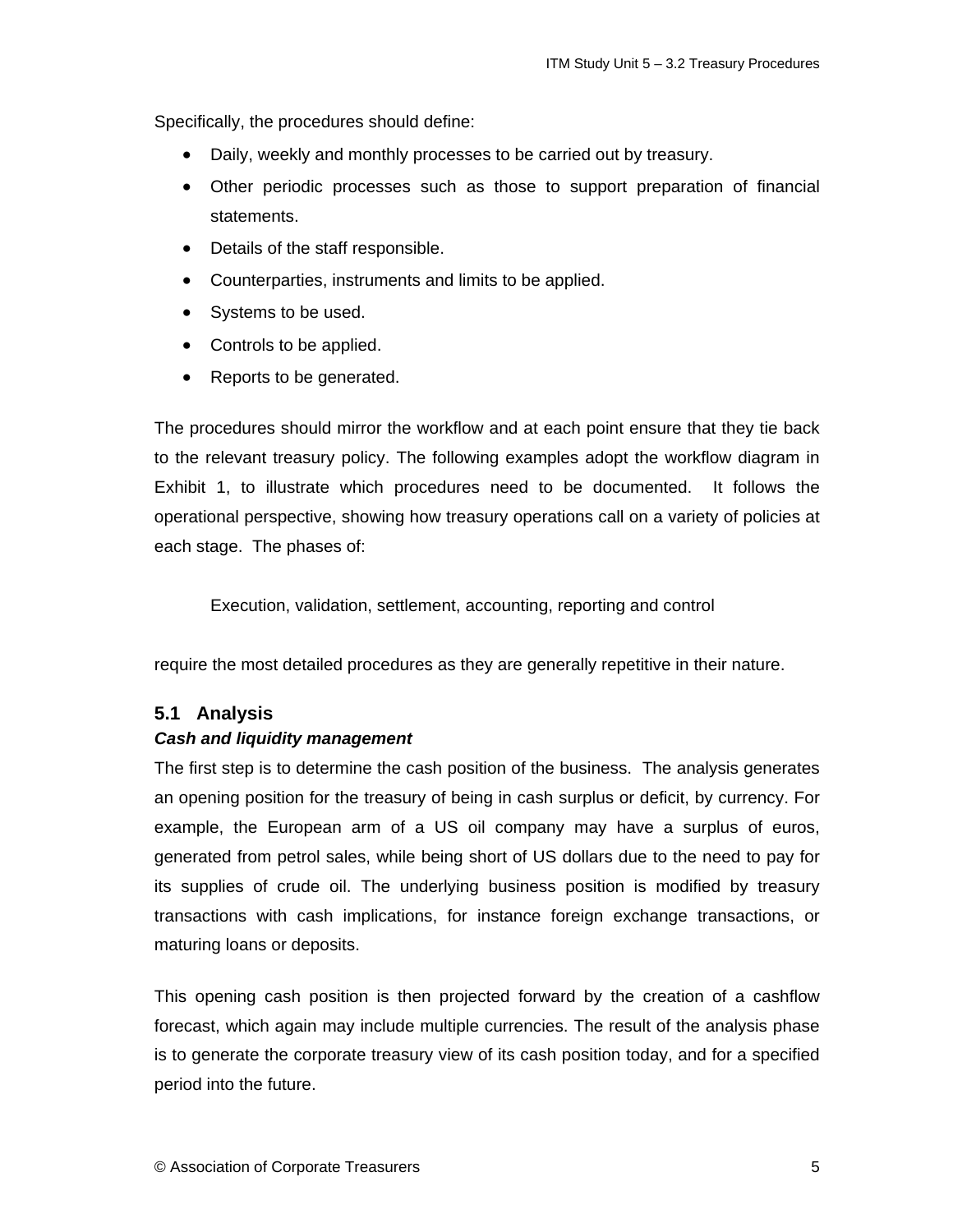#### *Financial risk management*

The analysis required to support financial risk management policy derives in part from the underlying business operations, and in part from corporate finance and treasury activities. Conceptually at least, the analysis phase for corporate finance and treasury operations activities is easier than for business operations, as more data about the underlying position is immediately available to the treasury team. However in large complex corporations, there may be activities at many levels which are not fully communicated to the treasury team at a regional or group level. For example, a major multinational corporation (MNC) with many subsidiaries with local borrowings typically has difficulty establishing a complete view of its interest rate risk.

# **5.2 Decision Making**

### *Funding management*

If the overall position is a deficit in a particular currency, the treasury team reviews their borrowing options as defined by their policy documents and external facilities. In the medium to long term this involves arranging debt finance, which may come from banks or public markets. The treasury team also deals with the documentation and day-to-day management of relationships with lenders.

#### *Investment management*

If the firm has a cash surplus, investment options are reviewed, defined again by policy and internal authorisation, together with a view of the investments available in the market at the time they need to be executed. It is the duty of treasury to ensure that surpluses are securely invested in appropriate instruments. In deciding where to invest and for how long, it is a fundamental tenet of corporate treasury management that security of principal ranks ahead of liquidity; and both have a higher priority than yield. This is often referred to as the 'SLY' principle on investing.

#### *Currency management*

This concerns implementing foreign exchange aspects of the firm's financial risk management policies. Most firms which are large enough to justify a treasury function for liquidity management are also likely to have significant currency flows. Currency management includes managing exposures that arise from treasury activities themselves, business operations and corporate finance activities. For example: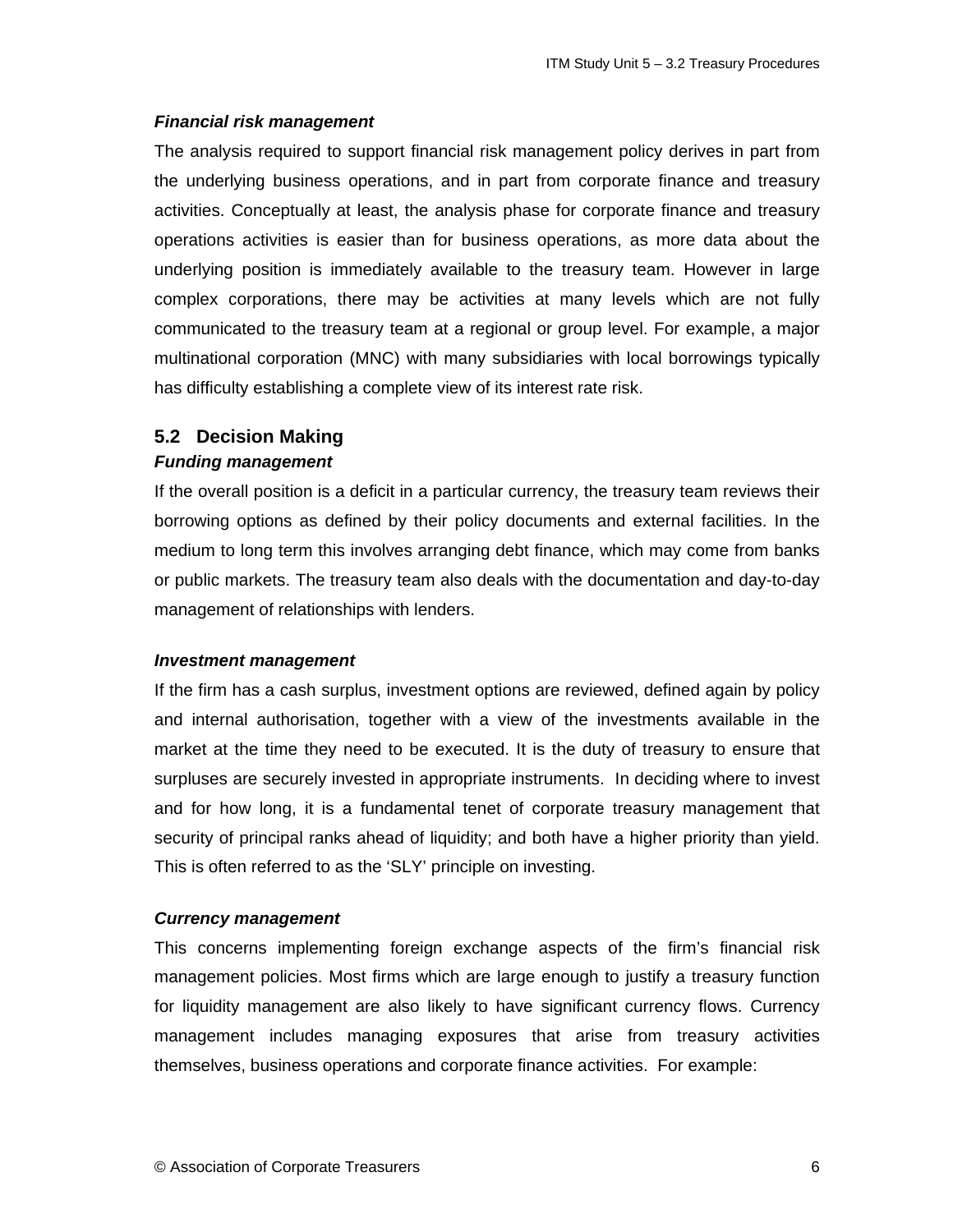a) Treasury activity risk management: Many activities undertaken within treasury result in financial risks that require management. An example would be: A firm with a short term surplus USD position determines that its highest investment yield comes from buying euro-denominated commercial paper, after allowing for hedging. Unless it takes currency risk management action, the firm will be exposed to the USD/EUR exchange rate until the maturity of the commercial paper.

b) Business operations risk management: Although a corporation may not technically be a multinational corporation, if, for example, it has its operations in just one country; it may nonetheless have financial risks arising from its business operations. An Italian retailer sourcing products from Asian countries, and paying in USD, for instance, is exposed to movements in the USD/EUR exchange rate. True MNCs typically have a complex set of exposures, requiring detailed analysis to determine the overall net exposure which needs to be managed.

c) Corporate finance risk management: The treasurer is involved in arranging funding and in the detailed implementation of mergers and acquisitions, investment project appraisal and subsidiary evaluation - in all of which the cost of capital plays a key part.

#### **Example 1: Currency Management**

A French company has fixed rate EUR debt maturing. The treasurer may establish that the optimum instrument, market and currency with which to refinance the EUR debt is to use medium term notes (MTNs) in US dollars with a floating interest rate. Such a refinancing generates exposures to the USD/EUR exchange rate on the amount being refinanced and to the differences between fixed rate EUR interest and floating rate USD interest.

#### *Intercompany settlement*

Larger firms also have options for efficient intercompany settlement using bilateral and multilateral netting. The system is structured to produce the information needed by treasury to perform the risk and liquidity management activities arising from intercompany settlement.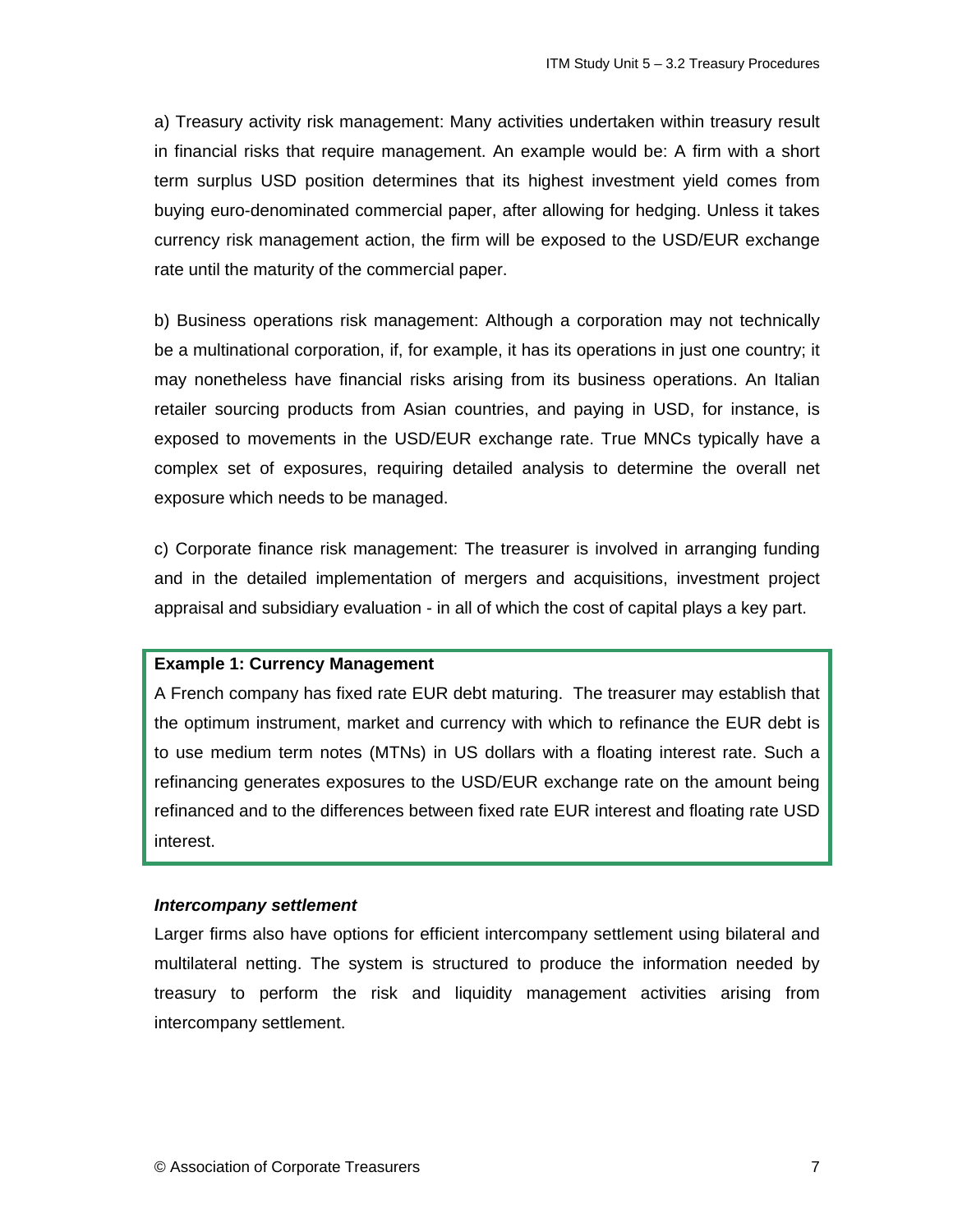### **5.3 Execution**

When the analysis is complete and decisions have been made about what to do, action is required. In general, actions taken will be of a predefined nature (drawing a loan, issuing commercial paper, selling currency) thus requiring well documented procedures. The execution process is generally referred to as 'dealing' regardless of the market or instrument. The requirement to deal, the amount, maturity, acceptable counterparties and so on, is defined by policy and authorisation documents; dealing, therefore, becomes a procedural activity unless circumstances are for some reason atypical, such as illiquid or turbulent markets or specialist instruments. The deal is entered into a treasury management system (TMS) as soon as it is executed.

### **5.4 Validation**

Following the execution of a deal by the dealers, certain checks need to be made by the administrative function. These include checking for internal authorisation (against limits etc.) and external validation ('confirmation'). Confirmation consists of verifying with a counterparty that all the material details of the deal (instrument, amount, currency etc.) are agreed by the counterparty exactly. Validation checks are typically undertaken within a very short period of time after the deal is executed. When a deal has been successfully confirmed it is recognised as valid and can be settled. Mismatches at this stage require urgent inquiry and resolution.

### **5.5 Settlement**

Settlement of deals (i.e. the cashflows that arise from the deal) may occur much later than the deal date; for example a forward foreign exchange contract, or an interest rate swap on a bond may settle weeks or months after the deal date. One of the vital functions of the TMS is to record settlement dates and to prompt those responsible for settlement to take the necessary action at the appropriate time. Payments to counterparties must be initiated before agreed cut-off times and incoming settlements must be monitored for timeliness and accuracy.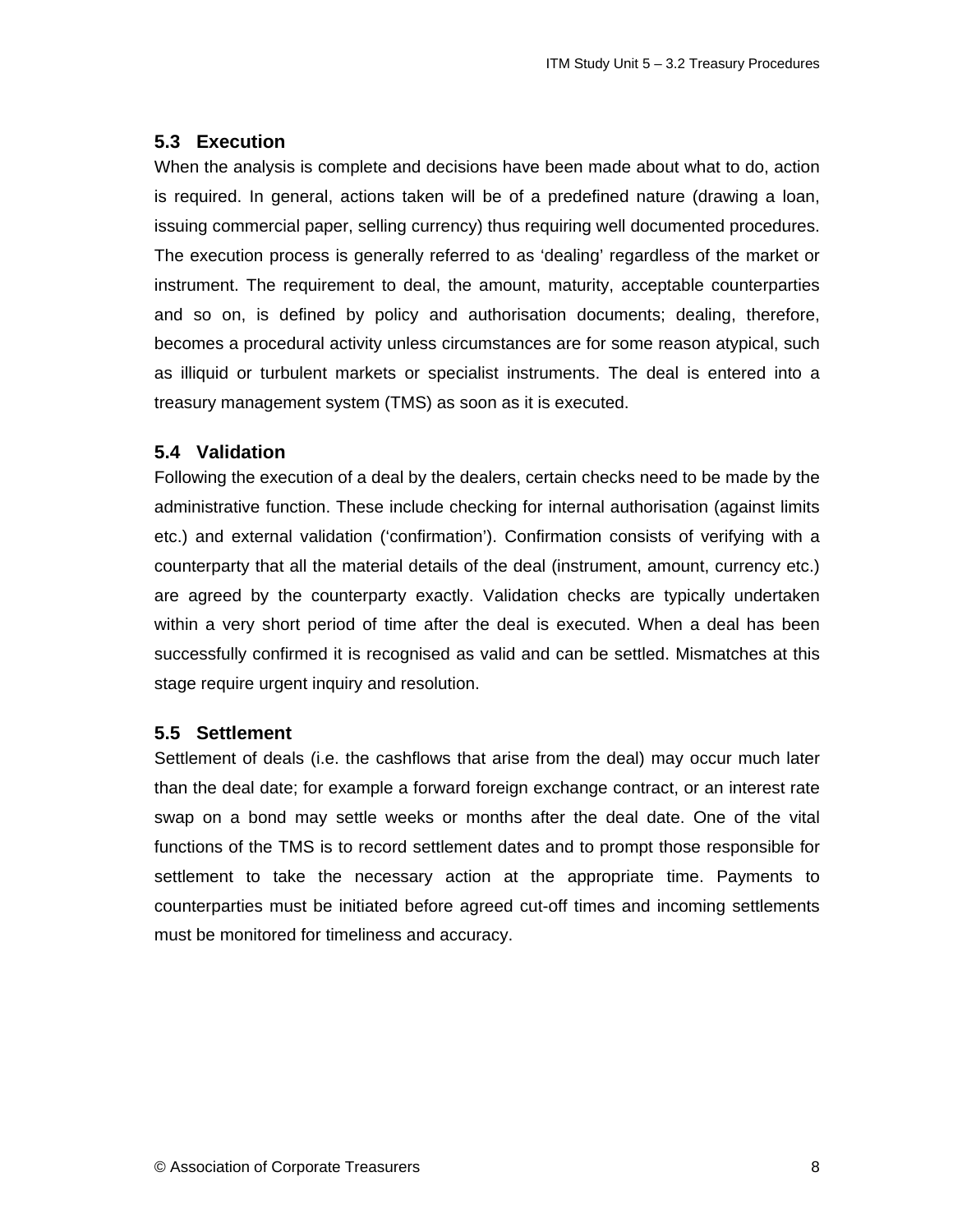### **5.6 Accounting**

Accounting entries are derived from the above activities in accordance with corporate accounting policy and its accounting manual, which define the correct accounting treatment for each instrument used. Under normal circumstances, the TMS feeds the firm's accounting system directly with periodic accounting entries. The accounting system, in turn, provides the basis for financial, fiscal and statutory reporting.

### **5.7 Reporting and Control**

Throughout the above processes, reports are generated that allow staff to monitor progress and identify positions and status. Reports are also generated to allow management to see the overall position, and to ensure that the processes are properly controlled. Reconciliations of internal company records and external reports (particularly bank accounts) are a significant element of the control process and many treasuries perform them on a daily basis.

# **6 External Relationships**

In addition to internal procedures, treasury also needs to document procedures controlling external relationships. Again, these procedures will be in accordance with financial and operational risk management policies, and two important aspects are bank account and dealing mandates, and standard settlement instructions.

### **6.1 Bank Account and Dealing Mandates**

A bank account and / or dealing mandate should be established with each bank with which the corporate does business, whether as banker (holding and operating bank accounts) or as dealing counterparty (party to a financial contract). The purpose of such mandates is:

- To define the authority of banks to accept the firm's instructions.
- To establish the authorities and segregations required in the execution of bank transactions.
- To notify the banks of the accounts to which funds should be credited (dealing mandates).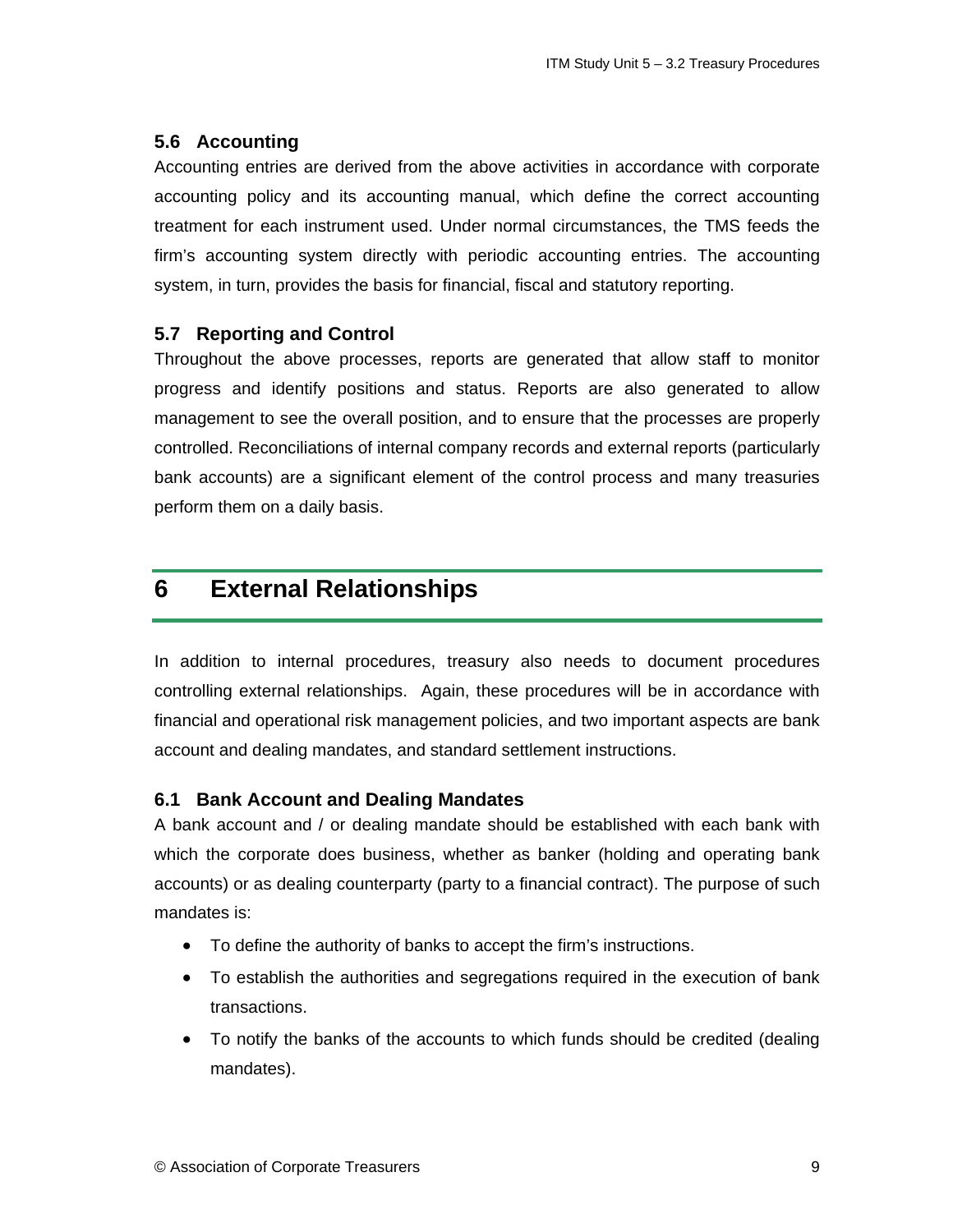At a minimum, the mandate should specify:

- The type of transactions permitted.
- Individuals' authorities for issuing instructions (bank account mandates), dealing, confirmation and settlement (dealing mandates).
- Confirmation requirements.
- Standard settlement instructions (SSIs) (dealing mandates).
- Authority required to change the mandate and SSIs.
- Firm specific requirements, if any.

Additional mandates will be required to control other products and services such as electronic banking systems, dealing portals, credit card agreements, leasing arrangements and so on. Controlling and coordinating the issue of mandates is a major task for treasury. Note that the move in recent years to almost total electronic instruction of all types of transaction requires a different approach to traditional paper mandates, based round passwords and levels of authorisation. For example, the concept of a "reader" of bank data, without payment authority, is new, as well as the concept of an "inputter" of payments, without authorising ability. Nevertheless, paper mandates are usually still required for almost all firms.

Some bank systems, in communications received from their customers, do not recognise individuals, banks are merely looking to confirm that an instruction has originated from its customer before carrying out their instruction. In those cases security is purely the responsibility of the firm. This applies equally to payment instructions as to dealing mandates where it has been noted that there is a tendency among banks, reflecting the impact of Sarbanes-Oxley, to refuse to take responsibility for such mandates, insisting that such controls must be the responsibility of the customer.

This approach is supported by the regulators; corporate treasuries cannot rely on banks to carry out their customers' internal control responsibilities (although that does not relieve banks of a duty of care). Treasurers should, therefore, ensure their internal controls are robust, and that they cannot be held to be delegating responsibilities for control via dealing mandates.